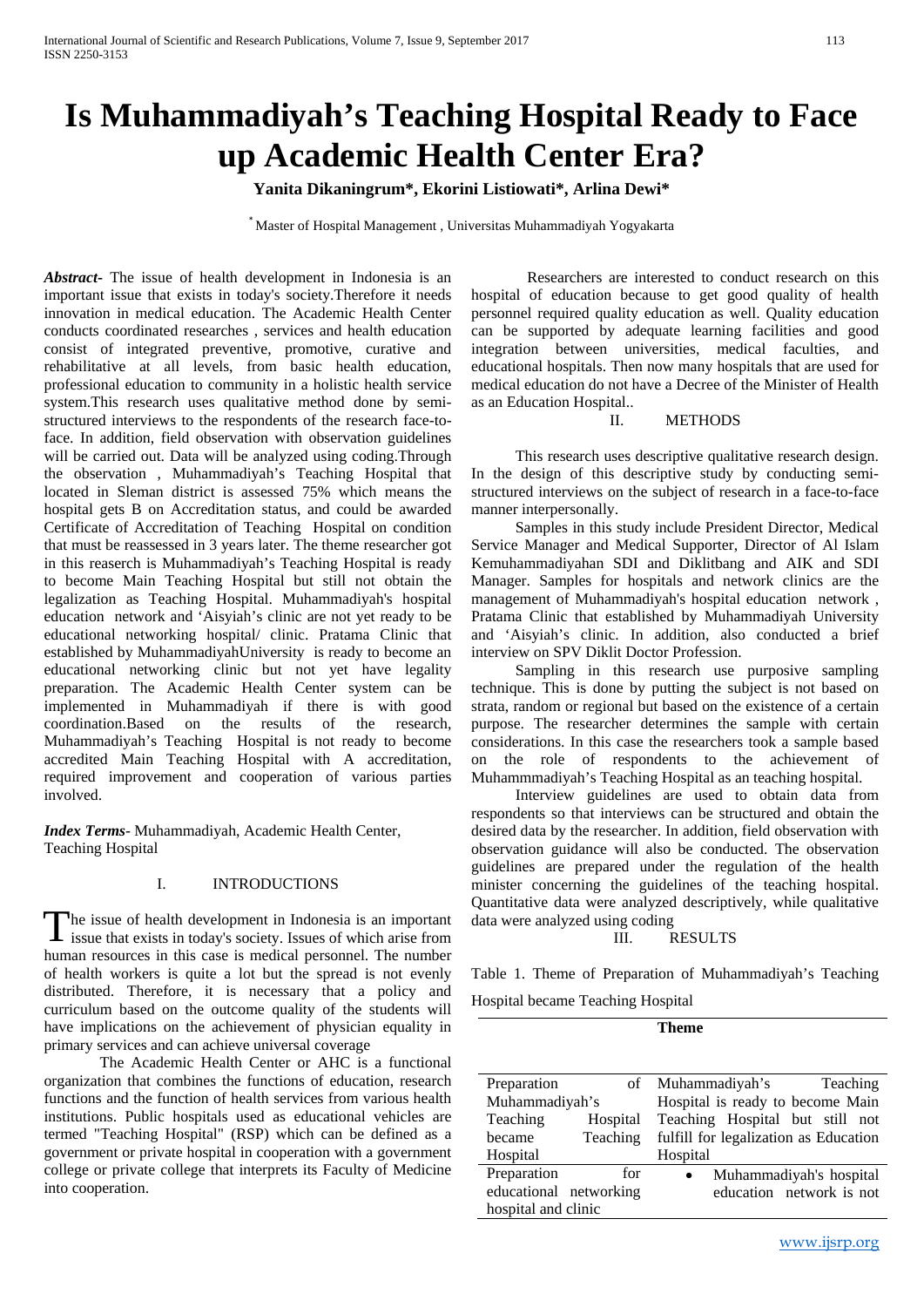ready to be used as educational networking hospital

- 'Aisyiah's clinic is not yet ready to be an educational networking clinic
- 'Aisyiah's clinic can already be used for midwife education
- Pratama Clinic that established by Muhammadiyah University is ready to be used as an educational networking clini
- Pratama Clinic that established by Muhammadiyah University has not been legally prepared

Implementation of Academic Health Center in Muhammmadiyah With good coordination , concept of Academic Health Center can be Implemented in Muhammadiyah

Based on the results of the research Muhammadiyah's Teaching Hospital is ready to become a Main Teaching hospital but the need for legalization in the form of Decree of Minister of Health. Muhammadiyah's hospital education network is not ready yet still need to make various improvements. These improvements are mainly improvements in human resources. Aisyiah's Primary Clinic also has various limitations to become an educational networking clinic. The Pratama Clinic established by Muhammadiyah'sUniversity is one of the clinics in this study that is ready to be used to become an educational networking clinic in the AHC concept but there needs to be improvement in terms of legality.

Table 2. Recapitulation Result of Main Teaching Hospital Assessment of Muhammadiyah's Teaching Hospital

| <b>STANDARD</b>                    | <b>PARA</b><br><b>METE</b><br>R | <b>MAX</b><br>VAL<br>UE | VAL.<br>UE | <b>PERCEN</b><br>т |
|------------------------------------|---------------------------------|-------------------------|------------|--------------------|
| Vision, Mission,<br>Commitment and | 6                               | 12                      | 8          | 67%                |
| Requirements                       |                                 |                         |            |                    |
| Management and                     | 21                              | 42                      | 31         | 74%                |
| Administration                     |                                 |                         |            |                    |
| Human Resources                    | 7                               | 14                      | 8          | 57%                |
| Clinical<br>For                    |                                 |                         |            |                    |
| Education                          |                                 |                         |            |                    |
| Program                            |                                 |                         |            |                    |
| Educational                        | 5                               | 10                      | 9          | 90%                |
| Support                            |                                 |                         |            |                    |
| Designing<br>and                   | 14                              | 28                      | 24         | 86%                |

| Implementing<br>Qualified Clinical<br>Education | a  |     |     |
|-------------------------------------------------|----|-----|-----|
| Program                                         |    |     |     |
| Amount                                          | 53 | 106 |     |
|                                                 |    |     | 75% |

Muhammadiyah's Teaching Hospital through is assessed 75% which means the hospital gets B on Accreditation status, and could be awarded Certificate of Accreditation of Teaching Hospital on condition that must be reassessed in 3 years later. There is a difference between the results of the observation with the results of the interview because through interviews preparedness of Muhammadiyah's Teaching Hospital can only be knownsuperficially not as a whole. But overall the interviews have been many facilities and supporters who have prepared Muhammadiyah's Teaching Hospital to become the Education Hospital

There are various reasons to support the achievement of this concept within Muhammadiyah but there needs to be an improvement among these elements. Reasons that support the implementation of this concept in Muhammadiyah, among others, Muhammadiyah has a concept of networking, clinics owned by Muhammmadiyah also many. But it needs improvement in every aspect. There needs to be a cooperative relationship between parties that are mutually sustainable so as to form a chain that never breaks.

Picture.1Implementation of Academic Health Center in Muhammmadiyah



Based on the results of research that has been described in the previous chapter Muhammadiyah's Teaching Hospital not ready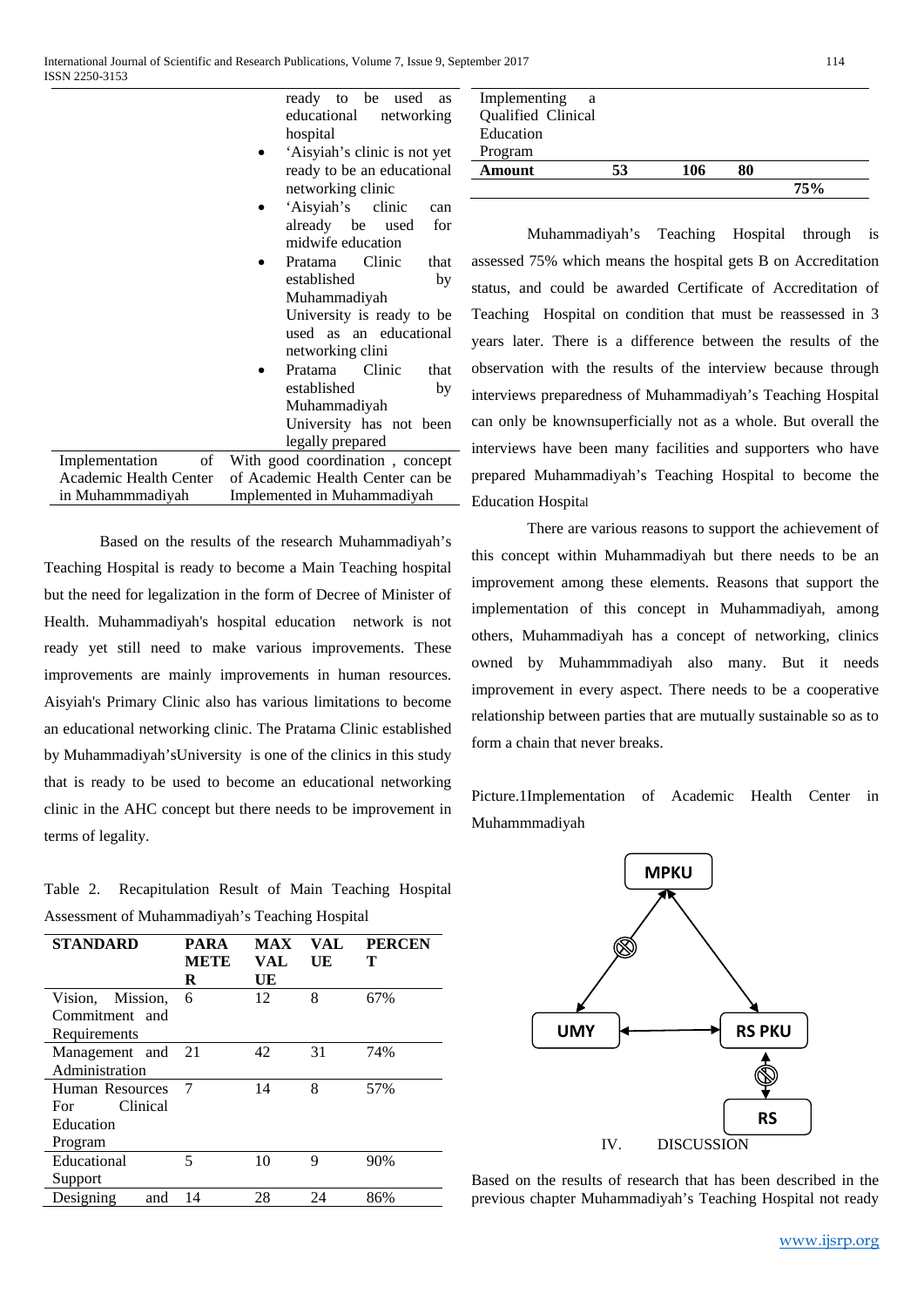to become main teaching hospital accredited A, need improvement in some standards. In addition, hospitals and networks that are planned to become educational networks are also not ready as well and need improvement, especially improvements in terms of legality and policy.

Muhammadiyah's Teaching Hospital can be accredited B if assessed by the assessment of Teaching Hospital and entitled to Accreditation Certificate of teaching Hospital , but within a period of 3 (three) years must be done reappraisal. There is a difference between the results of observation premises interview results because through interviews preparedness Muhammadiyah's Teaching Hospital can only be known superficial just not as a whole. But overall the interview is already a lot of facilities and supporters who have been prepared Muhammadiyah's Teaching Hospital to become the Teaching Hospital.

An educational hospital sometimes leads to a bad perception in the eyes of the community because the public considers that the patient education hospital is used as a learning material. A study evaluating service in educational hospitals with non-educational hospitals especially in elderly educational hospitals offers better care. And the results of the study showed no difference in the quality of service<sup>1</sup>

A clinic used for medical education must have qualities that must be met. In a journal a clinic applies various criteria to become a medical education clinic. A clinic must have a highquality staff who is guided in accordance with the clinical culture and is always rewarded for its contribution. Professional health staff with strong work, ethic, special skills, and dedication are also one of the criteria. In this case a doctor is also required to be a leader in a clinic. The scientific research and education environment is crucial in building an educational clinic. Supporting facilities are also taken into account among them is about medical records. Medical record must be integrated. It also needs uniqueness in the clinic environment as an example of unique uniform, polite and unique layout.<sup>2</sup>

The management of the teaching hospital is very complex because management must be able to balance between service and education. An educational hospital is an attractive organization, one of the leading health care providers dedicated to improving quality of life and reducing morbidity. Educational hospitals have education, training for medical school graduates. They are a good center of research and a place to discover diseases, and a place to find new medical devices, techniques and latest medicines. Educational hospitals also employ many employees, so there will be a lot of money circulation in it. In addition there will be many customers or customers who will come to the hospital every day. In short, an educational hospital is also a business. Healthcare is one of the mature industries and organizations; to be successful they must have a difference for a competition.<sup>3</sup>

The Academic Health Center (AHC) is an integration of traditional medical faculties, hospitals, and other professional health education institutions. AHC is a complex organization that strives to provide superior, innovative services, education and research that are different from ordinary hospitals. So, AHC is not an ordinary hospital. AHC serves to:

Providing health services for health problems referred from primary care facilities and highly specialized medical services. Innovative health services to improve community health status is one of the goals of the Academic Health Center one of its programs based at the University of New Mexico School of Medicine, which changed the paradigm of thinking in accordance with the AHC mission of changing from traditional fee for service to service The health of this networking program is called Extension for Community Healthcare Outcomes (ECHO), which enhances the cooperation of physicians, health service, health, and community education to provide health care protocols in rural areas. Through telemedicine and internet connections enables specialist doctors to communicate patients with complex diseases, using case-based knowledge. So that patients who are far away with health facilities that require specialist doctors can be served. All medical records can be recorded and accessed by a specialist.<sup>4</sup>

Provide medical services that are scarce and not provided in other health care facilities. In a journal looking for a link between integrated services at a university hospital or a health-related quality of life (HRQoL) education hospital it is concluded that integrated health care at a university hospital can significantly improve health quality or health- Related quality of  $life.<sup>5</sup>$ 

Educate health professionals to meet current and future healthcare needs. Health care needs are obtained with a good quality of human resources as well. Institutions increasingly consider interprofessional education (IPE) as a means to improve health care and reduce medical errors in the United States. Effective implementation of IPE in health professional education requires a strategic institutional approach to ensure longevity and sustainability. In 2007, the University of Medicine of South Carolina (MUSC) established Creating Collaborative Care (C3), an IPE initiative that takes a multifaceted approach to weaving interprofessional collaborative experiences across the MUSC culture to prepare students to participate in interprofessional, collaborative health care and professional settings.<sup>6</sup>

Translational research for the development of science and technology that can improve the quality of human life. Research in medical education is highly contingent in translational research when the outcomes not only impact on educational settings, but also outcomes include better patient care and better outcomes.

In the United States age and management of chronic diseases is one of the dominant health needs. It's important to handle that. Academic health centers have a positive and significant impact on health. Within a decade, many Academic Health Centers in the United States have created programs in their communities designed to influence health status there. Many of these programs are successful but some programs are limited in scope.  $8\frac{9}{9}$ 

Many factors that inhibit programs from the Academic health center so that coverage is limited. These factors are among the academic schedules of different learners of different professions so that it can make it difficult for learners to gain the ability to organize and conduct interprofesional training well <sup>10</sup>. In addition, increased competition among educational institutions can affect the relationship between educational institutions  $11$ .